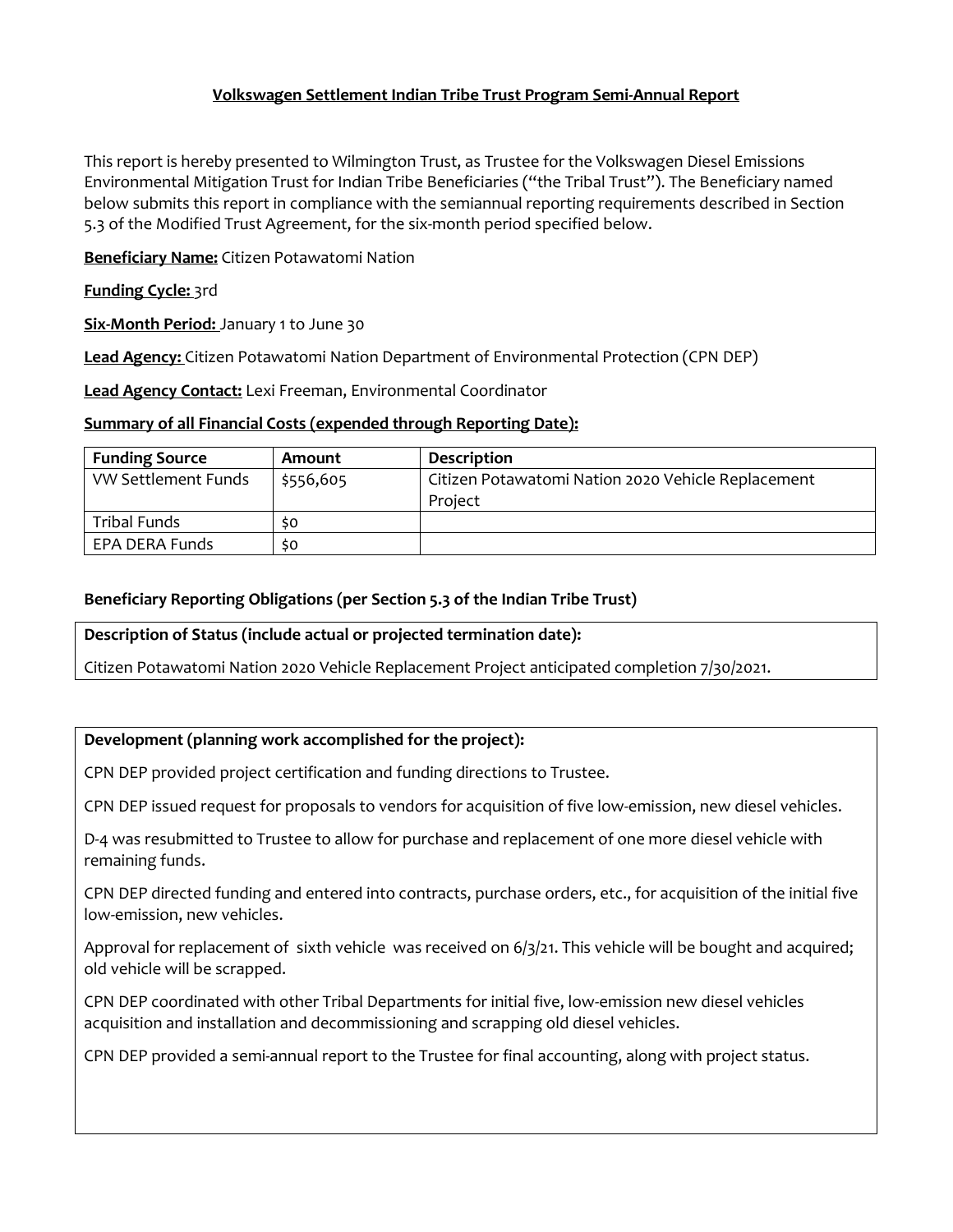**Implementation (purchases, construction/installation of infrastructure, etc.):** 

Acquired 5 low-emission new diesel trucks. All vehicles have been purchased and acquired.

Disabled, disposed, and removed from inventory the five old, Class 4-7 and Class 8 diesel trucks.

License and registration for the five new diesel trucks.

GPS installation and mobilization for the five new diesel trucks.

Tribal logo decals and application for the five new diesel trucks.

Revised D-4 approved from Trustee, a sixth vehicle will be scrapped and replaced with a new, low-emission diesel vehicle. This is expected to be completed by 7/30/2021.

**Any modification to each approved Eligible Mitigation Action (including changes to equipment costs, tribal cost share, etc.):** 

See modifications to the approved EMA in Tables 1 and 2.

I, Lexi Freeman, Environmental Coordinator, attest that the information provided in this report is true and correct and that the submittal of this report is made under penalty of perjury.

This report has been submitted to the Trustee on this day June 3, 2021 , via the Intralinks online file sharing platform.

X en Greenon

Lexi Freeman Environmental Coordinator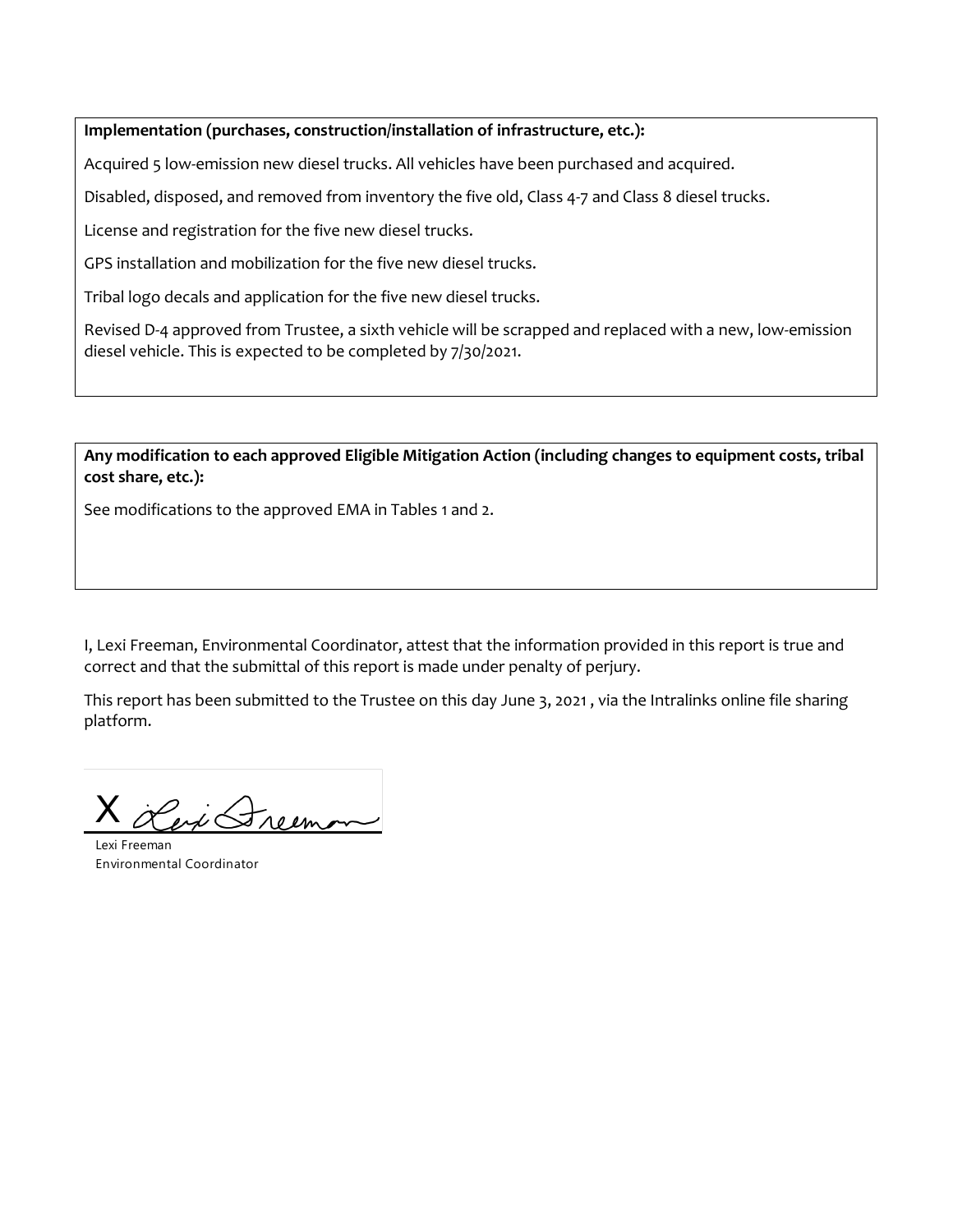| <b>Table 1. Project Budget Pending Approval from Trustee</b> |                                           |                     |  |  |  |  |  |  |
|--------------------------------------------------------------|-------------------------------------------|---------------------|--|--|--|--|--|--|
| <b>Budget Category</b>                                       | <b>Proposed Estimated</b><br><b>Total</b> | <b>Actual Total</b> |  |  |  |  |  |  |
| Acquisition of 6 Low-Emission<br><b>New Diesel Trucks</b>    | \$555,914.00                              | \$555,914.00        |  |  |  |  |  |  |
| Direct Costs                                                 | \$555,914.00                              | \$555,914.00        |  |  |  |  |  |  |
| IDC @ $26.36\%$ **                                           | \$691.00                                  | \$691.00            |  |  |  |  |  |  |
| Project Total                                                | \$556,605.00                              | \$556,605.00        |  |  |  |  |  |  |
| **Budget Class Categories to                                 |                                           |                     |  |  |  |  |  |  |
| which IDC (indirect cost) is                                 |                                           |                     |  |  |  |  |  |  |
| charged.                                                     |                                           |                     |  |  |  |  |  |  |